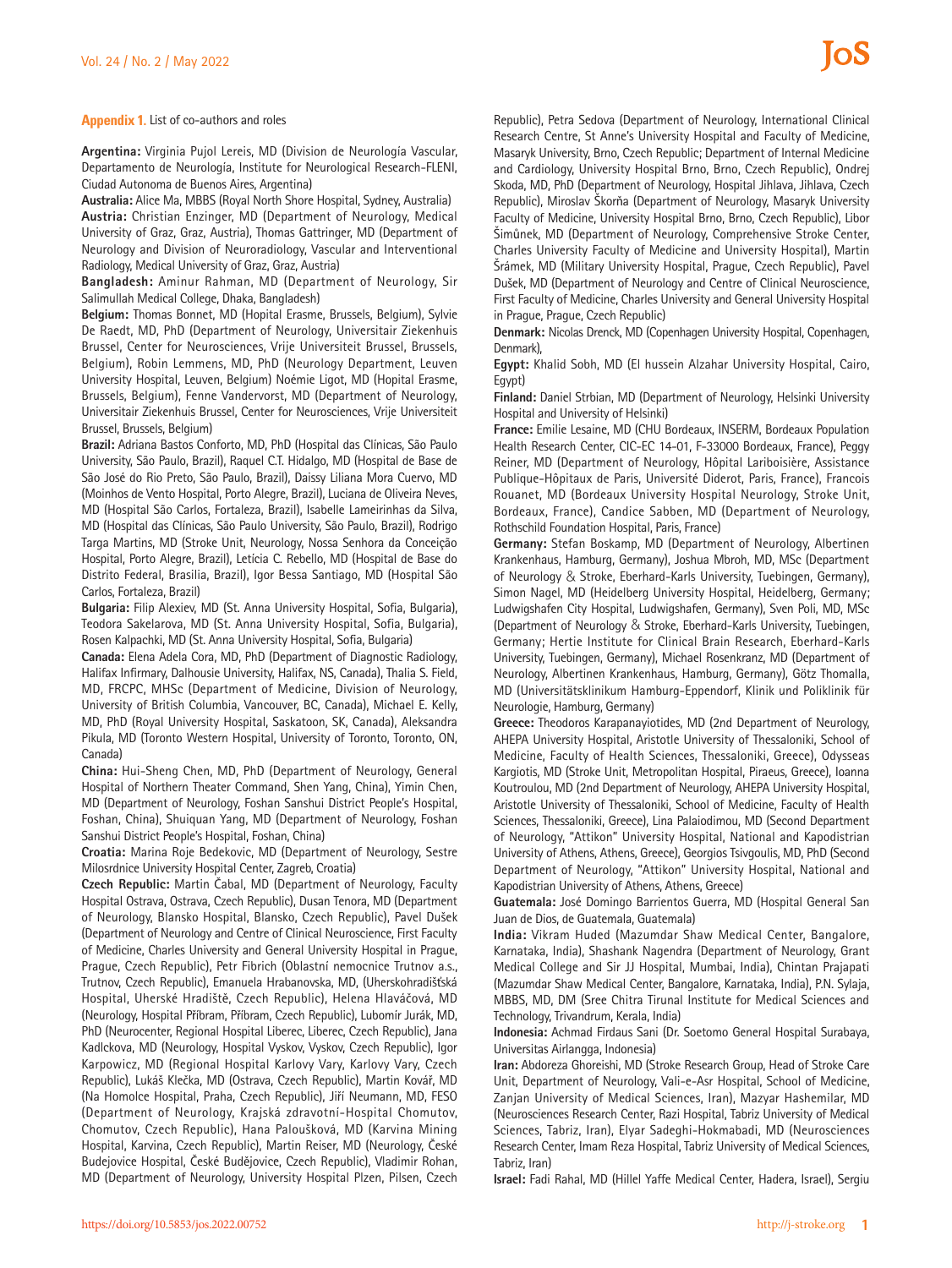Ionut Sabetay, MD (Neurology Department, Hillel Yaffe Medical Center, Hadera, Israel)

loS

**Italy:** Maurizio Acampa, MD, PhD (Stroke Unit, University of Siena, Siena, Italy), Alessandro Adami, MD (Stroke Center, IRCCS Sacro Cuore Don Calabria, Verona, Italy), Marco Longoni, MD ("Maurizio Bufalini" Hospital, Cesena, Italy), Raffaele Ornello, MD, PhD (Neuroscience Section, Department of Biotechnological and Applied Clinical Sciences, University of L'Aquila, Italy), Leonardo Renieri, MD (Interventional Neurovascular Unit, Careggi University Hospital, Florence, Italy), Michele Romoli, MD (IRCCS Istituto delle Scienze Neurologiche di Bologna, University of Perugia, Bologna, Italy), Simona Sacco, MD (Neuroscience Section, Department of Biotechnological and Applied Clinical Sciences, University of L'Aquila, Italy), Andrea Salmaggi, MD (Neurological Department, "Alessandro Manzoni" Hospital, ASST Lecco, Lecco, Italy), Davide Sangalli, MD (Neurological Department, "Alessandro Manzoni" Hospital, ASST Lecco, Lecco, Italy), Andrea Zini, MD (Department of Stroke, Bologna Stroke Center, IRCCS Istituto delle Scienze Neurologiche di Bologna, Bologna, Italy)

**Japan:** Kyohei Fujita, MD (Department of Endovascular Surgery, Tokyo Medical and Dental University, Tokyo, Japan), Hiroki Fukuda, MD (Department of Neurology, Japanese Red Cross Matsue Hospital, Japan), Yuji Matsumaru, MD (Department of Stroke and Cerebrovascular Diseases, University of Tsukuba Hospital, Japan), Kosuke Miyake, MD (Shiroyama Hospital, Japan), Nobuyuki Ohara, MD (Department of Neurology, Kobe City Medical Center General Hospital), Manabu Sakaguchi, MD (Department of Neurology, Osaka General Medical Center, Japan), Kenichiro Sakai, MD (Department of Neurology, The Jikei University School of Medicine, Japan), Seigo Shindo, MD (Department of Neurology, Japanese Red Cross Kummoto Hospital, Japan), Kazutaka Sonoda, MD (Department of Neurology, Saiseikai Fukuoka General Hospital, Japan), Yuri Sugiura, MD (Department of Neurology, Toyonaka Municipal Hospital, Japan), Yohei Takenobu, MD (Department of Neurology, Osaka Red Cross Hospital, Japan), Kazunori Toyoda, MD (Department of Cerebrovascular Medicine, National Cerebral and Cardiovascular Center, Japan), Takeshi Uwatoko, MD (Cerebrovascular Medicine, Stroke Center, Saga Medical Centre Koseikan, Japan), Ryoo Yamamoto, MD (Yokohama Brain and Spine Center, Japan), Yukako Yazawa, MD (Department of Stroke Neurology, Kohnan Hospital, Sendai, Japan), Takeshi Yoshimoto, MD (Department of Neurology, National Cerebral and Cardiovascular Center, Japan)

**Korea, South:** Jang-Hyun Baek, MD (Department of Neurology, Kangbuk Samsung Hospital, Sungkyunkwan University School of Medicine, Seoul, Korea), Jin Soo Lee, MD (Department of Neurology, Ajou University Hospital, Suwon, Korea), Si Baek Lee, MD (Department of Neurology, Uijeongbu St. Mary's Hospital, College of Medicine, The Catholic University of Korea, Uijeongbu, Korea), Kwon-Duk Seo, MD (Department of Neurology, National Health Insurance Service Ilsan Hospital, Goyang, Korea), Sung-Il Sohn, MD (Department of Neurology, Keimyung University Dongsan Hospital, Keimyung University School of Medicine, Daegu, Korea)

**North Macedonia:** Anita Ante Arsovska, MD, PhD (Department of Urgent Neurology, University Clinic of Neurology, University "Ss. Cyril and Methodius"-Faculty of Medicine, Skopje, North Macedonia)

**Malaysia:** Chan Yong Chieh, MRCP (Hospital Sultan Abdul Halim, Malaysia), Wan Asyraf Wan Zaidi, MMed (Pusat Perubatan Universiti Kebangsaan Malaysia, Malaysia), Wan Nur Nafisah Wan Yahya, MMed (Pusat Perubatan Universiti Kebangsaan Malaysia, Malaysia)

**Mexico:** Fernando Gongora-Rivera, MD, PhD (Neurovascular Unit and Neurology Department, University Hospital Jose Eleuterio Gonzalez, Universidad Autonoma de Nuevo Leon), Manuel Martinez-Marino, MD, MSc (Department of Neurology, Hospital de especialidades del Centro Médico Nacional Siglo XXI IMSS, Mexico), Adrian Infante-Valenzuela, MD (Neurovascular Unit and Neurology Department, University Hospital Jose Eleuterio Gonzalez, Universidad Autonoma de Nuevo Leon, Mexico)

**Netherlands:** Diederik Dippel, MD, PhD (Erasmus MC, University Medical Center Rotterdam, Departments of Neurology and Radiology and Nuclear Medicine, Netherlands), Dianne H.K. van Dam-Nolen, MD (Erasmus MC, University Medical Center Rotterdam, Departments of Neurology and Radiology and Nuclear Medicine, Rotterdam, Netherlands)

**New Zealand:** Martin Punter, MD (Wellington Regional Hospital, Capital

and Coast District Health Board; Department of Medicine, University of Otago, Wellington), Teddy Y. Wu, MD, PhD (Department of Neurology, Christchurch Hospital, Christchurch, New Zealand)

**Nigeria:** Taofiki Ajao Sunmonu, MD (Federal Medical Centre, Owo, Nigeria), Tajudeen Temitayo Adebayo, PhD (Department of Health Information Management, Federal Medical Centre, Owo, Nigeria), Kolawole Wasiu Wahab, MD (Neurology Unit, University of Ilorin Teaching Hospital, Nigeria), Abiodun H Bello (Neurology Unit, University of Ilorin, Nigeria)

**Norway:** Antje Sundseth, MD, PhD (Department of Neurology, Akershus University Hospital, Norway), Espen Saxhaug Kristoffersen, MD, PhD (Department of Neurology, Akershus University Hospital, Lørenskog, Norway; Department of General Practice, University of Oslo, Oslo, Norway) **Oman:** Amal M. Al Hashmi, MD (Central Stroke Unit, Neuroscience Directorate, Khoula Hospital, Ministry of Health, Oman)

**Pakistan:** Saima Ahmad, MBBS (Lahore General Hospital, Lahore, Pakistan), Umair Rashid, MBBS (Lahore General Hospital, Lahore, Pakistan)

**Peru:** Liliana Rodriguez-Kadota, MD (Departamento de Neurología, Hospital Nacional Edgardo Rebagliati Martins, Essalud, Lima, Peru), Miguel Ángel Vences, MD (Departamento de Neurología, Hospital Nacional Edgardo Rebagliati Martins, Essalud, Lima, Peru)

**Philippines:** Patrick Matic Yalung, MD (Stroke Service, St. Luke's Medical Center, Global City, Philippines)

**Poland:** Waldemar Brola, MD (Department of Neurology, Specialist Hospital Konskie, Collegium Medicum, Jan Kochanowski University, Kielce, Poland), Aleksander Dębiec, MD (Clinic of Neurology, Military Institute of Medicine, Szaserow Warsaw, Poland), Malgorzata Dorobek, MD (Department of Neurology, Central Clinical Hospital of the Ministry of Interior, Warsaw, Poland), Michal Adam Karlinski, MD, PhD (2nd Department of Neurology, Institute of Psyciatry and Neurology, Warsaw, Poland), Beata M. Labuz-Roszak, MD, PhD (Department of Neurology, St. Jadwiga Provincial Specialist Hospital, Institute of Medical Sciences, University of Opole, Opole, Poland), Anetta Lasek-Bal, MD, PhD (Department of Neurology, Leszek Giec Upper Silesian Medical Centre of the Silesian Medical University in Katowice, School of Health Sciences, Medical University of Silesia in Katowice, Katowice, Poland), Halina Sienkiewicz-Jarosz, MD (1st Department of Neurology, Institute of Psychiatry and Neurology, Warsaw, Poland), Jacek Staszewski, MD, PhD (Clinic of Neurology, Military Institute of Medicine, Szaserow Warsaw, Poland), Piotr Sobolewski, MD (Department of Neurology in Sandomierz, Collegium Medicum, Jan Kochanowski University in Kielce, Sandomierz, Poland), Marcin Wiącek, MD (Department of Neurology, Institute of Medical Sciences, Medical Collage of Rzeszow University, Rzeszow, Poland), Justyna Zielinska-Turek, MD (Department of Neurology, Central Clinical Hospital of the Ministry of Internal and Administration, Warsaw, Poland)

**Portugal:** André Pinho Araújo, MD (Neuroradiology Department, Centro Hospitalar de Vila Nova de Gaia/Espinho, Portugal), Diana Aguiar de Sousa, MD (Hospital de Santa Maria, CHULN, Portugal), Patricia Ferreira, MD (Stroke Unit, Centro Hospitalar Universitário de Lisboa Central, Portugal), Luísa Fonseca, MD (Stroke Unit, Medicine Department, Centro Hospitalar Universitário S.João, Portugal), João Pedro Marto, MD, MSc (Department of Neurology, Hospital de Egas Moniz, Centro Hospitalar Lisboa Ocidental, Lisbon, Portugal), Ana Paiva Nunes, MD (Stroke Unit, Centro Hospitalar Universitário de Lisboa Central, Portugal), M. Luís Silva, MD (Centro Hospitalar Universitário S.João, Portugal), Pedro Castro, MD, PhD (Department of Neurology, Centro Hospitalar Universitário S.João, Portugal), Mariana Rocha, MD (Neurology Department, Centro Hospitalar Vila Nova de Gaia/Espinho, Portugal), Miguel Rodrigues, MD (Neurology Department, Hospital Garcia de Orta, Almada, Portugal), Teresa Pinho e Melo, MD (Hospital de Santa Maria-Centro Hospitalar Lisboa Norte, Portugal)

**Romania:** Bogdan Ciopleias, MD (County Emergency Clinic Hospital Brasov, Brasov, Romania), Adela Dimitriade, MD (Bucarest University Emergency Hospital), Cristian Falup-Pecurariu, MD, PhD (Transilvania University, Faculty of Medicine, Brasov, Romania)

**Singapore:** Narayanaswamy Venketasubramanian, MD (Raffles Neuroscience Centre, Raffles Hospital, Singapore)

**Slovakia:** Georgi Krastev, MD, PhD (Department of Neurology, Faculty